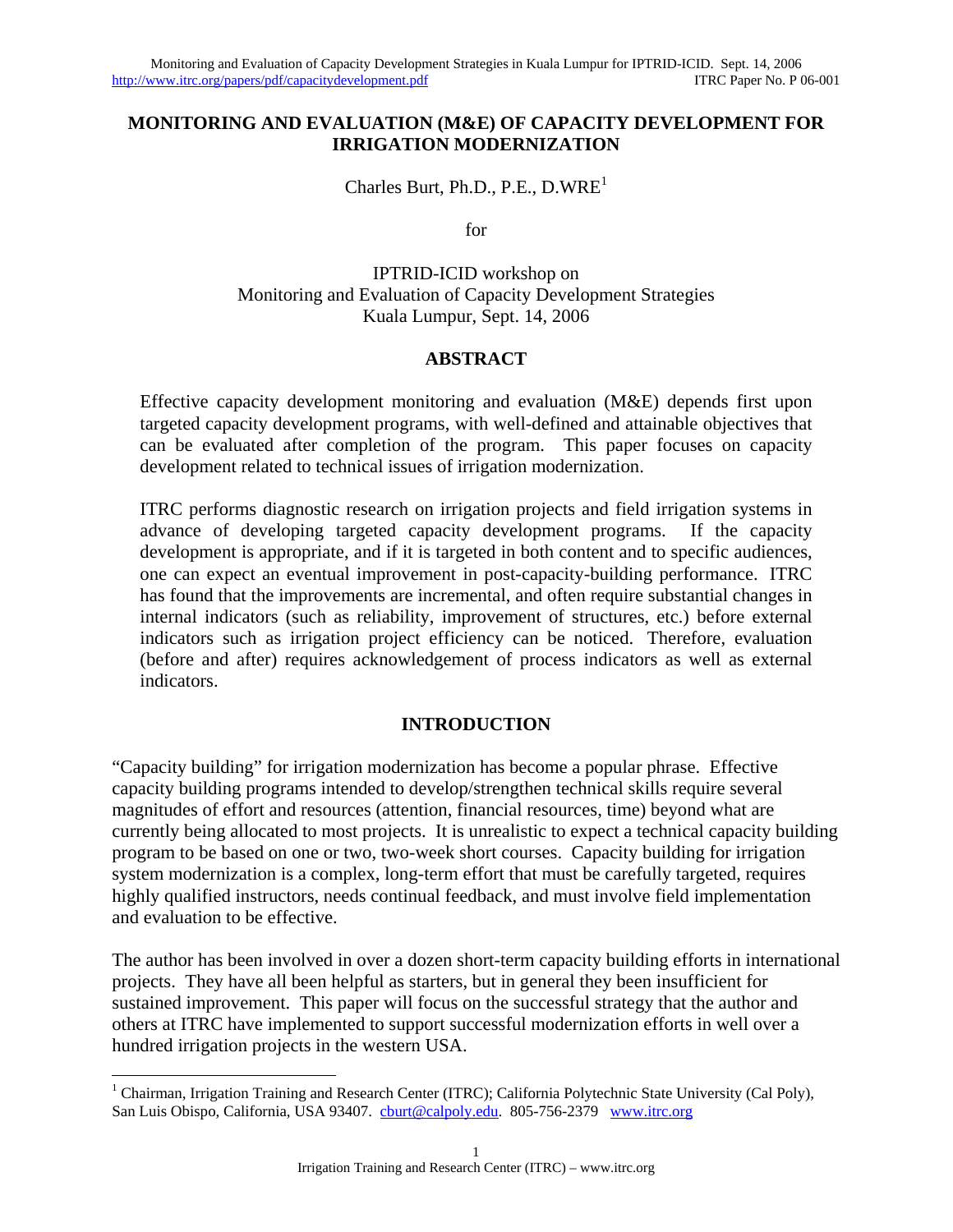### **THE EFFECTIVENESS OF CAPACITY BUILDING PROGRAMS**

Before the idea of a capacity building program can be approached, the question always arises as to whether or not such programs are effective. The answer to this is simple: Sometimes. Historically, a project's effectiveness has depended upon the specific effort that was made, and how it was done.

The difficulty in declaring a project a success lies in the amount of time it takes for results to manifest themselves. This can take from years to decades, depending upon the program's starting point. The author frequently begins discussions of modernization and capacity building efforts in western USA irrigation projects 5-10 years before the first modernization steps begin. Once things begin to happen, success generally requires a slow, methodical approach in which ideas are tested and proven, and acceptance is gained for new ideas. Therefore, significant proof of success may not occur until 10-15 years after initial efforts are made. Other cases, of course, are more rapid. But a minimum of several years is generally required to even begin to see results.

When considering Monitoring and Evaluation (M&E) of capacity building, it is logical to ask what eventual results should be expected. However, there can be significant benefits by examining the program itself, rather than waiting for results. Therefore, the M&E should address process-oriented questions such as:

- What quantifiable objectives (QO) were defined before the start of the capacity building exercise? Two criteria go along with this question:
	- o The objectives must be realistic; they must be attainable.
	- o The capacity building program must be carefully targeted to address the specific objectives. Otherwise, it is unfair to evaluate the program based on objectives that were not stated or which did not exist.
- What time scale was assigned to achieve these QO's?
- Exactly how were these QO's to be evaluated? Or more specifically, was it even known what the original condition was?
- Do the QO's involve process, internal indicators, or external indicators for the project itself? For example,
	- o Process may include the mechanism of computing irrigation routing, and communications.
	- o Internal indicators may include a measure of the reliability and flexibility of water delivery to fields – which should be a result of improved irrigation routing and improved communications.
	- o External indicators may include improved payment of water fees, higher yields and increased cropping intensity, or reduced diversions.

In addition, there are other points that can indicate whether a capacity building has or will be successful. An M&E program can benefit by examining whether the following have occurred: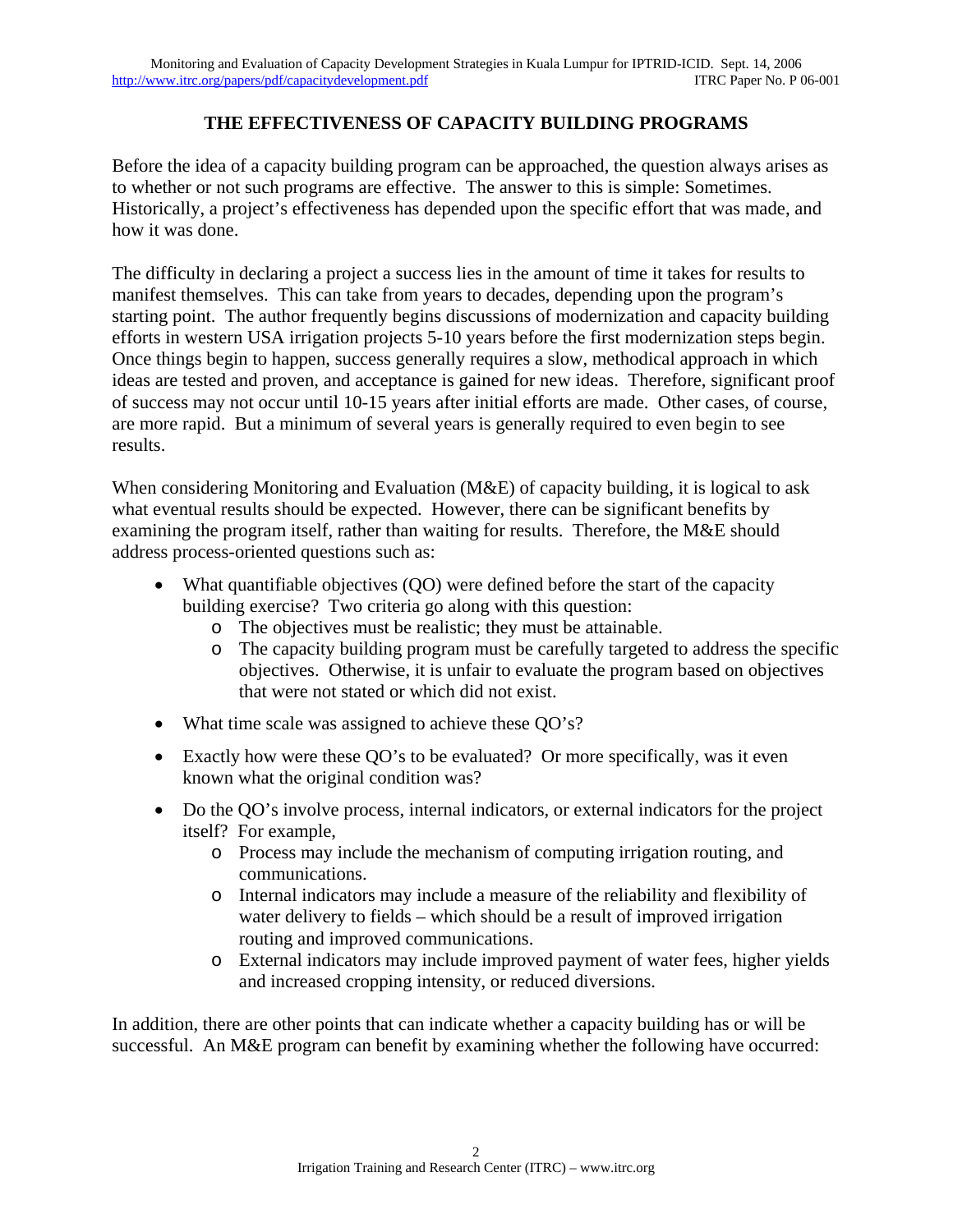- Something has actually changed in the project, and that action persists over time. That is, the project authorities, farmers, or other interested parties accept the action as beneficial and work towards maintaining and expanding it.
- Conversations among irrigation professionals begin to include correct new concepts of efficiency, water conservation, the service mentality, etc.
- Grant and loan programs, and approval of new projects, include requirements related to proven water or energy conservation, water quality improvements, provision of better service to farmers, or other specific targets.
- Politicians and funding agencies at least pay lip service to effective modernization concepts, and allow appropriate projects to be funded.
- Papers are published and presented in local technical journals that are based on successful, sustained implementation of modernization principles – as opposed to descriptions of policy, plans for a project, theoretical models, and other paper ideas.

# **Are the Capacity Building and M&E Programs Realistic?**

The M&E program should include an initial analysis of what capacity building needs exist, and if there is sufficient funding and support to implement the knowledge gained through capacity building. Perhaps one of the first steps in any M&E program is to define whether the capacity building program is properly targeted, and whether it will succeed. If the answers are "no", the capacity building program should be re-defined or delayed.

There appear to be certain external circumstances essential for success, all of which must be met prior to beginning a capacity building program. Identifying these should be part of the M&E program. They include:

- A true need for irrigation performance improvement must exist whether it be related to the environment, crop yields, or energy consumption.
- Both trainees and their bosses must perceive that there is a need for improvement.
- Adequate funding must be available to implement modernization programs. Without successful field applications, the capacity building will remain a theoretical exercise.
- There must be adequate funding for long-term (approx. 10 years) capacity building.
- If an M&E program is planned, there must be a well-defined program, with well-defined objectives, and sufficient funding that extends past the capacity building period.
- Adequate funding, time, and resources must be allocated to work through the inevitable problems that occur with any modernization program – regardless of how simple. "The devil is in the details", and if all of the details are not taken care of, the implementation of a modernization effort will fail. With failure of field implementation, the capacity building effort will fail because there is nothing to show for it and people will be demoralized.

## *The success of a capacity building program is dependent upon the successful implementation of the knowledge gained.*

An ideal M&E program, even if modest in nature, should be incorporated into the capacity development effort in the very early stages of the thought process. This stems from the fact that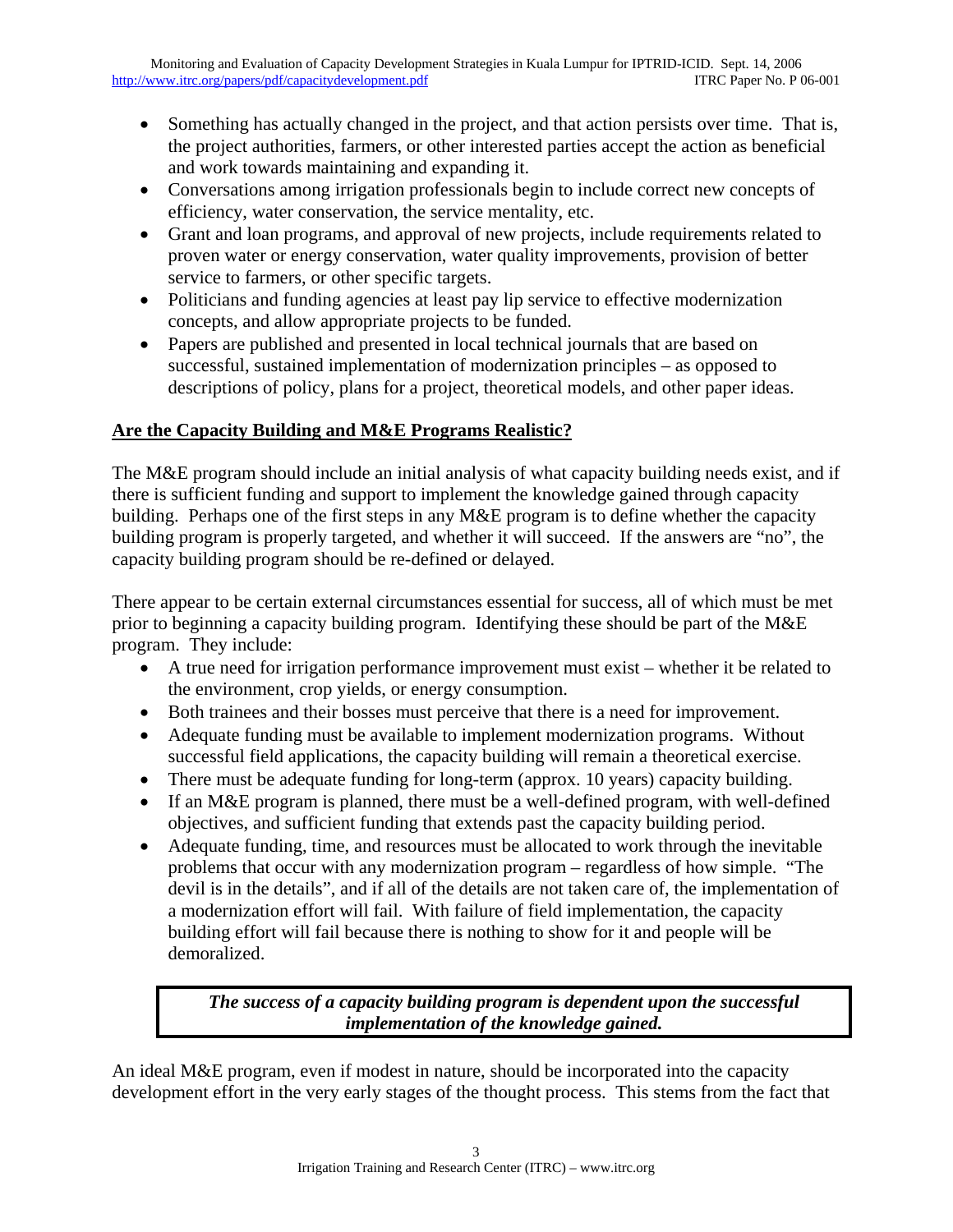the success of a capacity building program is highly dependent upon the organization and skills of the instructors and how the material is presented in the earliest stages of a capacity building program.

The reality is that there is often a very limited choice in instructors. However, a pragmatic M&E program does need some way to gauge the capacity development training process itself in addition to the irrigation project's circumstances and results. In reality, there exist certain "process indicators" in the capacity development program itself:

- The instructors must have practical field experience not only in design, but also in field construction, and in living with their designs and in receiving criticism for problems. The instructors must be "real world" people who can distinguish between simply theoretical, interesting topics, versus those that are actually important.
- Some topics are strictly technical in nature such as how to design a broad crested weir. But knowing the hydraulics is simply insufficient to be a qualified instructor. The person who teaches about the weir design must also be very familiar with why so many field installations of broad crested weirs have failed….and how to avoid those failures in the future.
- Beyond the strict number-crunching issues, there is a whole different level of expertise that must permeate a successful capacity building program. At least some of the instructors must also understand strategies of project modernization, and how to select various strategies under various conditions. These are the people who would know why a weir is even needed in a particular application, how it would be used, how it ties into the overall operation….and why that particular device was selected rather than another.
- The training topics must be targeted to the specific audience. If they are not, they will be interesting at best. At worst, the audience will become indignant (unless, of course, the capacity building is held at a nice resort and only requires a few hours per day).
- The training topics must be targeted to problems that can realistically be solved by the specific audience.
- In all but the most extreme and narrow cases, it is completely inappropriate to use calculus, differential equations, complex simulation computer models, etc. for capacity building that trains people who will be involved in actual planning, design, and implementation of irrigation modernization.

For some people involved in irrigation projects, a few capacity building sessions are adequate to raise awareness and to provide a few tools. But other individuals must deal with more complicated problems that require considerably deeper training and repeated refresher sessions and backup.

The programs must absolutely do more than have classroom and laboratory sessions prior to irrigation modernization efforts. Capacity building programs must include support for people who are actively implementing modernization. These people will need backup at a variety of stages in their attempts in order for them to be successful and to gain confidence.

> *Capacity building includes support before, during, and after implementation of new concepts, software, and hardware in the project.*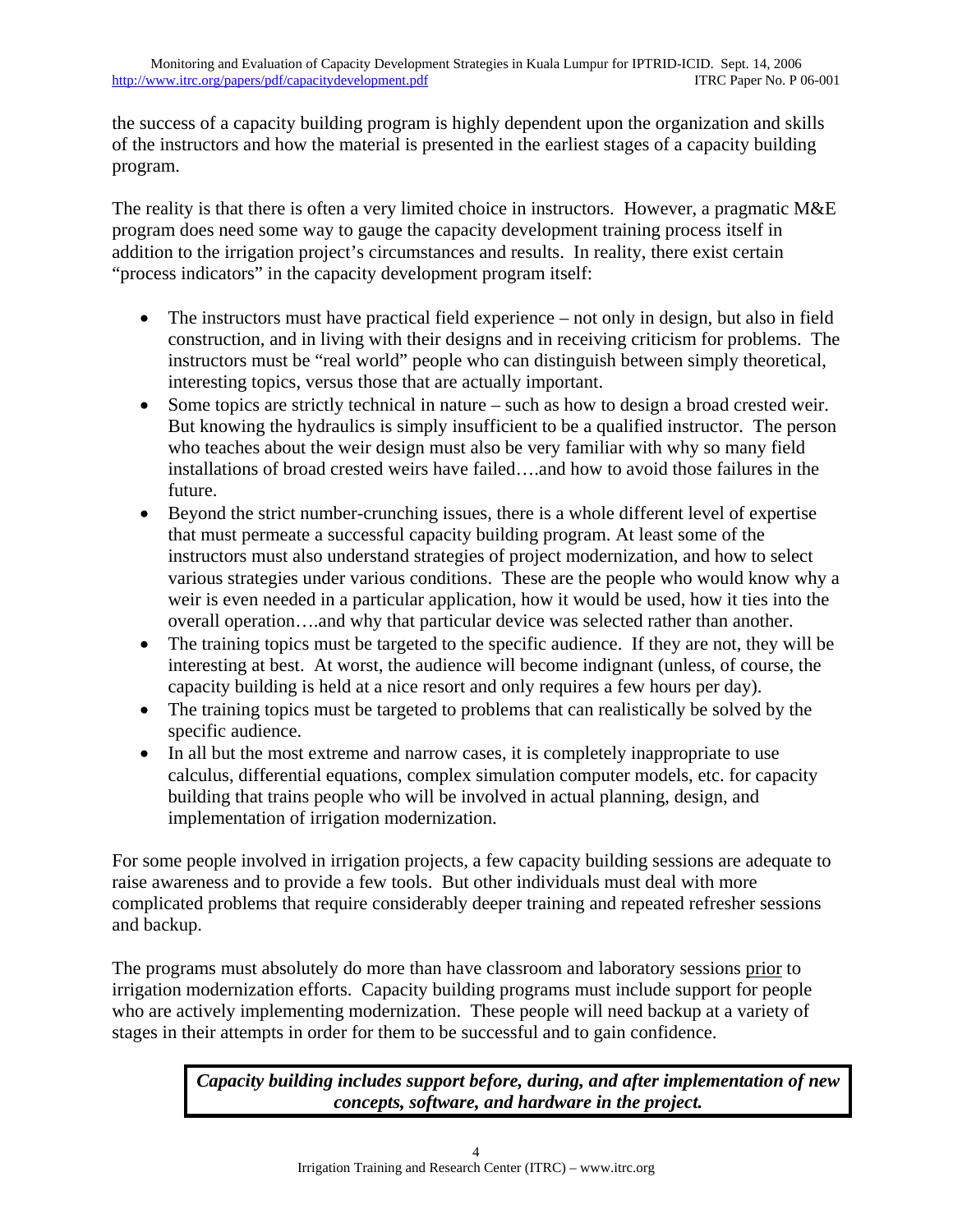#### **Benchmarking – A Buzzword for the M&E Process**

Success requires meaningful improvement over previous conditions. For irrigation projects, this entails the improvement of performance indicators. In the western U.S., ITRC uses a shortened version of the ITRC Rapid Appraisal Process (RAP), developed for FAO and The World Bank, to diagnose internal project operations. Many of the performance indicators and benchmarks that are included in the ITRC RAP are now common knowledge by irrigation districts. However, a diagnosis of system operation and internal solutions is still needed.

|                       | <b>Irrigation District</b> |                     |                    |                    |                    |
|-----------------------|----------------------------|---------------------|--------------------|--------------------|--------------------|
|                       | Imperial                   | Turlock             | East Columbia      | Panoche WD         | Chowchilla         |
|                       |                            |                     | <b>Basin</b>       |                    | WD                 |
| Location              | Southern                   | Central California  | Eastern Washington | Central California | Central California |
|                       | California                 |                     |                    |                    |                    |
| Irrigated Ha.         | 189,000                    | 60,000              | 61,000             | 15,000             | 38,000             |
| Age (yrs)             | 110                        | 140                 | 60                 | 70                 | 110                |
| Administration        | Public; each voter         | Public; one vote    | Public; 1          | Public; one vote   | Public; one        |
|                       | has one vote               | per registered      | vote/farmer        | per acre           | vote/acre          |
|                       |                            | voter               |                    |                    |                    |
| $#$ of turnouts       | 5600                       | 1700                | 2500               | 142                | 850                |
| operated by district  |                            |                     |                    |                    |                    |
| personnel             |                            |                     |                    |                    |                    |
| % of canal            | 5                          | 10                  | 3                  | 5                  | 40                 |
| structures            |                            |                     |                    |                    |                    |
| automated             |                            |                     |                    |                    |                    |
| Approx. % of          |                            | 90                  | 5                  | $\Omega$           | 10 (monolithic     |
| laterals piped        |                            | (monolithic large   |                    |                    | large diameter     |
|                       |                            | dia concrete)       |                    |                    | concrete)          |
| Approx. % of          | 90                         | 90                  | 5                  | 90                 | 10                 |
| canals lined          |                            |                     |                    |                    |                    |
| Density of turnouts   | One/field                  | Delivers to private | One/field          | One/field          | One/field          |
| (offtakes)            |                            | laterals serving 2- |                    |                    |                    |
|                       |                            | 50 fields.          |                    |                    |                    |
| # of Irrigation       | 1                          |                     | 3                  | 1                  | 1                  |
| <b>Districts</b>      |                            |                     |                    |                    |                    |
| State/federal         | $\overline{2}$             | 1                   | 8                  | 5                  |                    |
| assistance $(0=none;$ |                            |                     |                    |                    |                    |
| $10 = major$ )        |                            |                     |                    |                    |                    |

Table 1. Example irrigation projects that have received an ITRC RAP in the western USA

Therefore, a basic concept of evaluation of the success of a capacity building program is that the pre-project condition must be benchmarked properly. The definition of "sufficient" benchmarking will vary depending upon the irrigation project. U.S. modernization projects are generally categorized by either of the following motives:

#### *Internal Initiative and Funds*

Districts that completely self-fund their modernization efforts typically have these essential characteristics: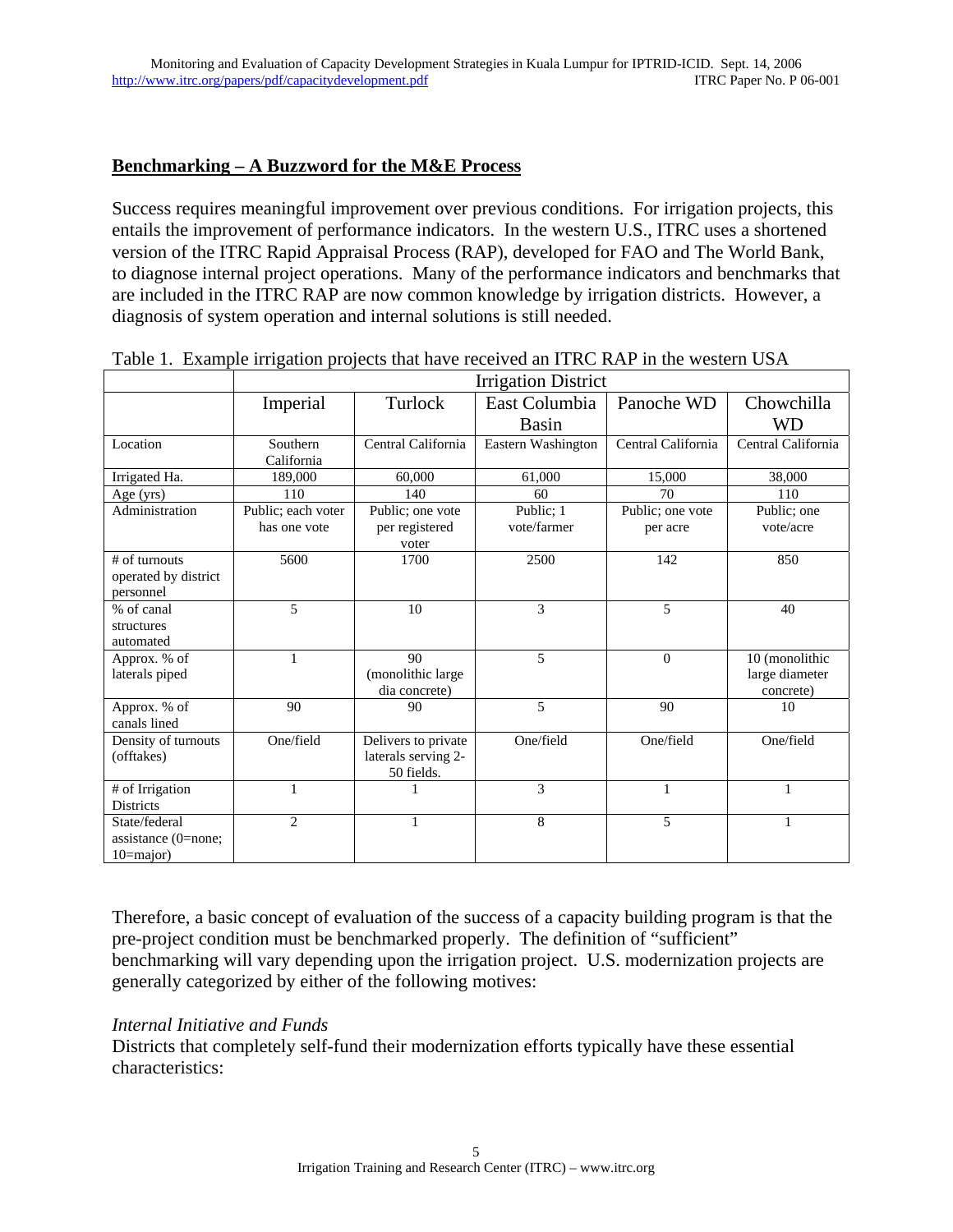- 1. The manager, engineers, and operators are generally empowered to be innovative.
- 2. The irrigation districts are governed by a board of directors who are completely responsible for setting the budget and fees. The board will not spend money unless the members sense that there is a true need – because that money must be collected from them in the form of higher water fees.
- 3. The irrigation districts place little importance on fancy reports. They want to deliver water with good service at a low price. Therefore, they are very pragmatic and understand their budgets.

Because of these characteristics, the benchmarking that is done is often very simple and does not involve developing many classical "performance indicators". The management knows what types of problems exist, but generally does not know the causes/effects or how to solve them. If the modernization effort eliminates their problems, they consider it a success.

In the U.S., the primary **internal** indicators that have been used are related to flexibility of water delivery and various budgetary items. The flexibility is understood by the farmers, and also by the operators. For the operators, flexibility is generally associated with hardware modifications that enable them to manipulate unsteady flow rates with ease – and the operators quickly respond positively to those improvements.

#### *External Forces*

In other circumstances, external forces (environment, power costs, etc.) drive the desire to modernize an irrigation district. Funding is typically a combination of irrigation district sources and outside grants (federal or state government). In these cases, the initial emphasis is typically on solving the external requests. That often requires benchmarking of **external** indicators in the form of a water balance – or at least determining a few key indicators such as the volume of spill. But it also requires an excellent understanding of the internal processes involved in moving water around within the project. In general, U.S. irrigation districts already have excellent records of the volumes of water that are brought into the district.

ITRC develops modernization efforts to simultaneously solve both internal and external problems – even though the external problems are the driving force for action. Quite often, improvement of internal indicators (such as improved flexibility of delivery, better water level control, improved communication, etc.) is necessary to achieve the external goals (such as reduced spill, fewer diversions from an impacted river, etc.).

## **CAPACITY BUILDING FOR IRRIGATION MODERNIZATION TECHNICAL ISSUES – WESTERN USA -**

In the western U.S., irrigation districts were often constructed with the help of U.S. Bureau of Reclamation (USBR) design guidance. Most irrigation projects were put in place several decades ago, and gradually the availability of pragmatic technical assistance from U.S. federal and state agencies has declined. Government agencies began to focus more on environmental monitoring and similar programs rather than the bolts and nuts of making things work in irrigation projects.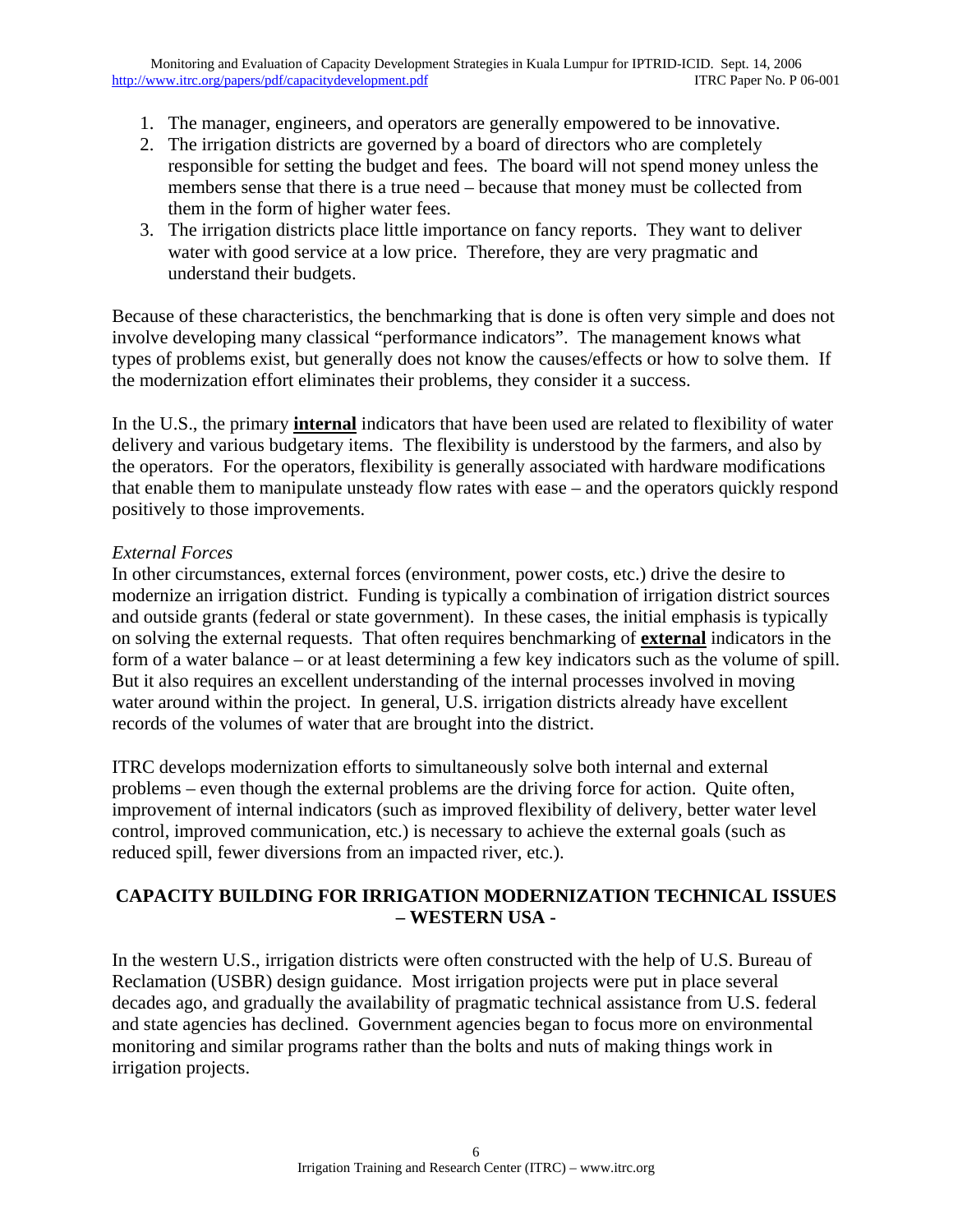However, the federal government agencies had historically developed a wealth of technical literature and research that was used in various publications and universities. Most hydraulic texts in university civil engineering programs used parts of that information. However, in the past 20 years irrigation engineering has largely disappeared from U.S. university curriculums (the BioResource and Agricultural Engineering Department at Cal Poly State University, San Luis Obispo is a rare exception) and it would be extremely unusual for a civil engineering student to have had even one irrigation class. Instead, a typical civil engineer may have a couple of fluid mechanics classes.

As of the late 1990's, most of the universities that had large irrigation programs focused on international work instead of focusing on modernization in the U.S. Also, although the USBR continued (and still continues) to have an excellent research center and does have an annual short course on canal operation, the direct technical assistance from the USBR for irrigation district modernization became minimal. The net result is that new U.S. engineers typically have little or no background in the special aspects of irrigation project hydraulics and operation – and they are indeed special. In short, U.S. irrigation districts were entering a critical time of environmental and power problems with little technical support.

Starting in the middle 1990's, the Irrigation Training and Research Center (ITRC) began to offer limited technical assistance to irrigation districts – generally via various U.S. or state grants for capacity building. Gradually, ITRC received contracts from various USBR area offices to provide technical assistance for modernization in those areas. Now, ITRC provides technical assistance for modernization on behalf of the USBR in much of the western U.S., is directly hired by numerous irrigation districts, and manages programs for the California Energy Commission, the EPA, and others for irrigation districts.

The capacity building by ITRC in the western U.S. is very deliberate. It has involved the following aspects:

- 1. Diagnostic research on approximately 150 districts to benchmark key indicators related to water charges, structures, flexibility (detailed components of frequency, rate, and duration), attitudes, etc. This initial benchmarking of districts in general helped to shape various training programs, research priorities, and technical assistance programs.
- 2. Construction of a large outdoor training facility at ITRC to assist in teaching concepts of flow measurement and control, water level control, pumping, sensors, SCADA, etc.
- 3. A wide array of short training courses has been developed, along with customized training materials. Subject matters include:
	- a. Flow measurement in open channels
	- b. Flow measurement in pipelines
	- c. Pumps introduction and advanced
	- d. Variable frequency drive controllers
	- e. Canal control concepts
	- f. Specific canal control design subjects
	- g. Supervisory control and data acquisition (SCADA) systems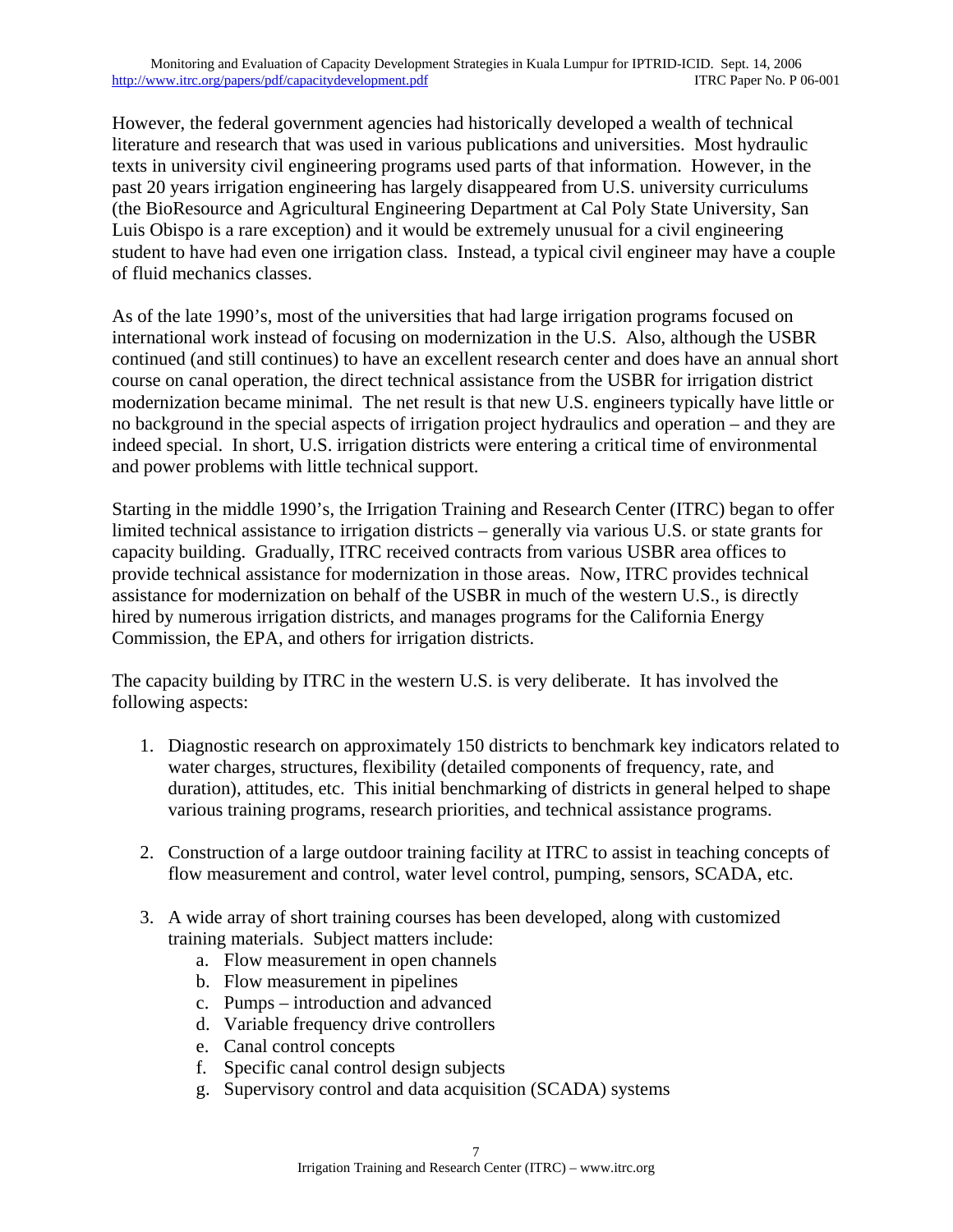- h. Hand held data recorders
- i. Basic hydraulics
- j. A whole host of related farm irrigation classes including drip/micro irrigation, chemigation, sprinkler design, irrigation scheduling, drainage, soil-plant-water principles, irrigation evaluation, and pumps.
- 4. These classes are tailored to fit the audience and location. Examples include:
	- a. At the ITRC, several two-week series of classes are scheduled annually. Irrigation district and engineering firms send employees to these every year.
	- b. Customized classes, usually 1-2 days in length, are often developed for operators at specific irrigation districts. Those are customized for the hardware and management that exist in those districts.
	- c. Prior to modernization efforts in irrigation districts, ITRC attempts to bring the complete Board of Directors, along with staff, to ITRC for a short course on basic principles of modernization as they apply to that district. This gives everyone a common vocabulary and a common understanding of basic ideas. This has been very successful.
	- d. Some irrigation districts send groups of operators to ITRC for special short courses designed just for the operators of their specific district.
	- e. Some series of courses are designed for engineers (private and district) and managers; others are designed for operators.
	- f. As new topics arise, such as new commercial software for irrigation ordering, hand held data recorders, some particular new technology related to SCADA, or new techniques for canal membrane lining, ITRC works with groups of manufacturers to provide a single one-day session for irrigation districts.
- 5. A key aspect of the training is that the materials and subjects are constantly upgraded based on field experiences of the training staff. The same persons that do the training are constantly involved in modernization projects with irrigation districts, as well as having academic degrees in irrigation engineering.
- 6. ITRC has an active web site that provides technical information to irrigation districts (www.itrc.org).
- 7. For anything related to sensors, electronic automation, PLCs, SCADA, etc. the cardinal rule in capacity development is to teach people how to use commercial equipment effectively, rather than attempting to develop low-end products locally. Developing local low-end electronic products and software is an almost certain guarantee for failure and a waste of capacity development efforts.
- 8. For effective modernization, all levels of personnel are involved in capacity development – including managers, engineers, maintenance staff, and operators. Farmers also receive information about what the modernization will and will not do.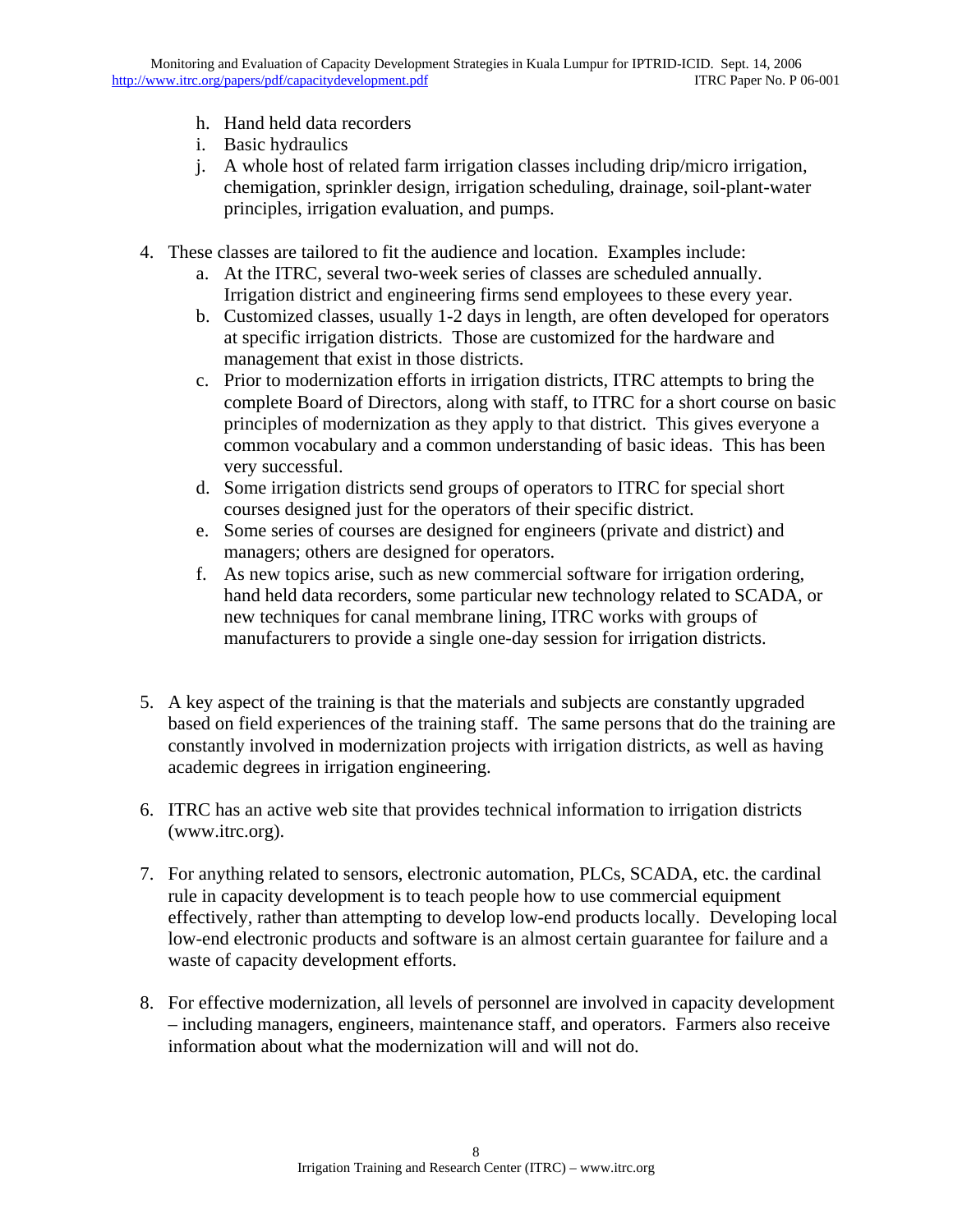9. Capacity development requires continual re-affirmation of basic principles, which take a single session to teach, but recurrent repetition to learn. The re-affirmation does not need to come in the form of a regular class, but repeated visits by qualified technical experts are required after training during planning for and execution of modernization plans. It is during those visits that questions are asked and answered, points clarified, ideas expanded upon, and progress reviewed. Even after new structures are installed, it may take 1-2 years before everyone understands how to use them.

## **M&E FOR CAPACITY BUILDING – ITRC APPROACH**

Although the author has defined the capacity building effort that ITRC directs for the western USA, the M&E approach for ITRC projects is somewhat non-traditional.

In the western U.S. the M&E programs have traditionally been implicit rather than explicit. Much of this is due to the way ITRC has developed and carried out its capacity building programs. ITRC has the following characteristics:

- An excellent staff of motivated people, who have designed and defined topics and techniques for the capacity building programs under individual impetus rather than government mandate.
- Agencies generally fund specific short courses through ITRC, and participants must almost always pay to attend. In addition, agency funding is required for short course development and upgrading, and construction of training facilities.
- No permanent funding. This is a key aspect of ITRC's efforts. ITRC is not a government-established program; it is not supported by the University, but instead supports the University irrigation teaching programs. Because of this, ITRC operates through the law of supply and demand, more like a business than a government organization. ITRC must be extremely responsive to true Capacity Development needs of their customers. If the customers are not provided with information and assistance that they find valuable and responsive, they will simply stop attending the ITRC short courses. In the western USA irrigation world, news about successes and failure and poor information travels very fast. ITRC must continually listen to districts, come up with new ideas, and respond well.

The lack of centralized funding for capacity development, and the self-motivated aspect of ITRC, are probably key reasons that a formal M&E program does not exist. The process is simple. If people stop coming (and stop paying to come) and the feedback from the field is that the ideas are not being implemented, then it is obvious that the capacity building is not effective. In turn, if the irrigation districts tell the funding agencies that the ITRC programs are ineffective, the funding agencies will stop funding program development.

#### **CONCLUSION**